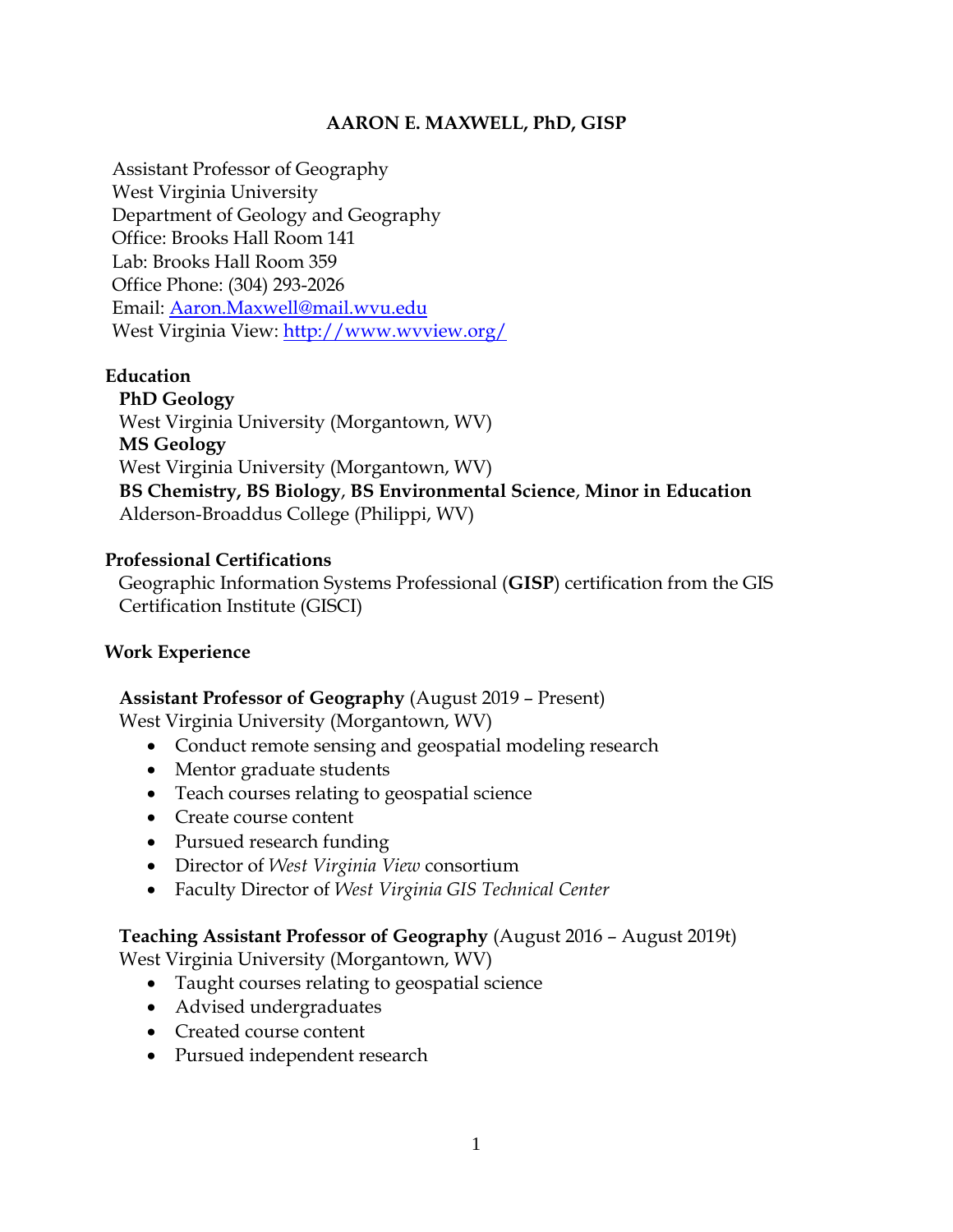# **Adjunct Professor** (Fall 2016)

Alderson Broaddus University (Philippi, WV)

# **Assistant Professor of Natural Science** (August 2012 – May 2016)

Alderson Broaddus University (Philippi, WV)

- Taught undergraduate courses relating to GIS, geology, and physical science
- Mentored students for the completion of senior research projects
- Acted as academic advisor for undergraduate students
- Pursued research relating to remote sensing and GIS applications in environmental studies, resource management, and geomorphology
- Planned and conducted field trips, including a field experience in Yellowstone National Park and the Black Hills of South Dakota
- Acted as faculty leader for the 2015 Semester in Europe Program based in Salzburg, Austria
- Operated undergraduate research lab (*Alderson Broaddus Geospatial Laboratory* (*ABGSL*))

#### **Adjunct Professor in Department of Geology and Geography** (January 2016 – August 2016)

West Virginia University (Morgantown, WV)

• Maintain research involvement at WVU while working at Alderson Broaddus University

# **Visiting Scientist** (Summer 2013/Summer 2014)

Natural Resource Analysis Center (NRAC) at West Virginia University (WVU) (Morgantown, WV)

# **Remote Sensing Analyst** (June 2010 – August 2012)

Natural Resource Analysis Center (NRAC) at West Virginia University (WVU) (Morgantown, WV)

# **WVU Geology Teaching Assistant** (August 2008 – June 2010)

West Virginia University Department of Geology and Geography (Morgantown, WV)

# **Teaching Experience**

# **West Virginia University**

Geography 149/150: Digital Earth and Digital Earth Lab Geography 350/550: Introduction to GIScience (Traditional and Online) Geography 455/655: Introduction to Remote Sensing/Remote Sensing Principles Geography 456: Remote Sensing Applications Geography 457/657: Open-Source Spatial Analytics Geography 461/661: Web GIS Geography 462: Digital Cartography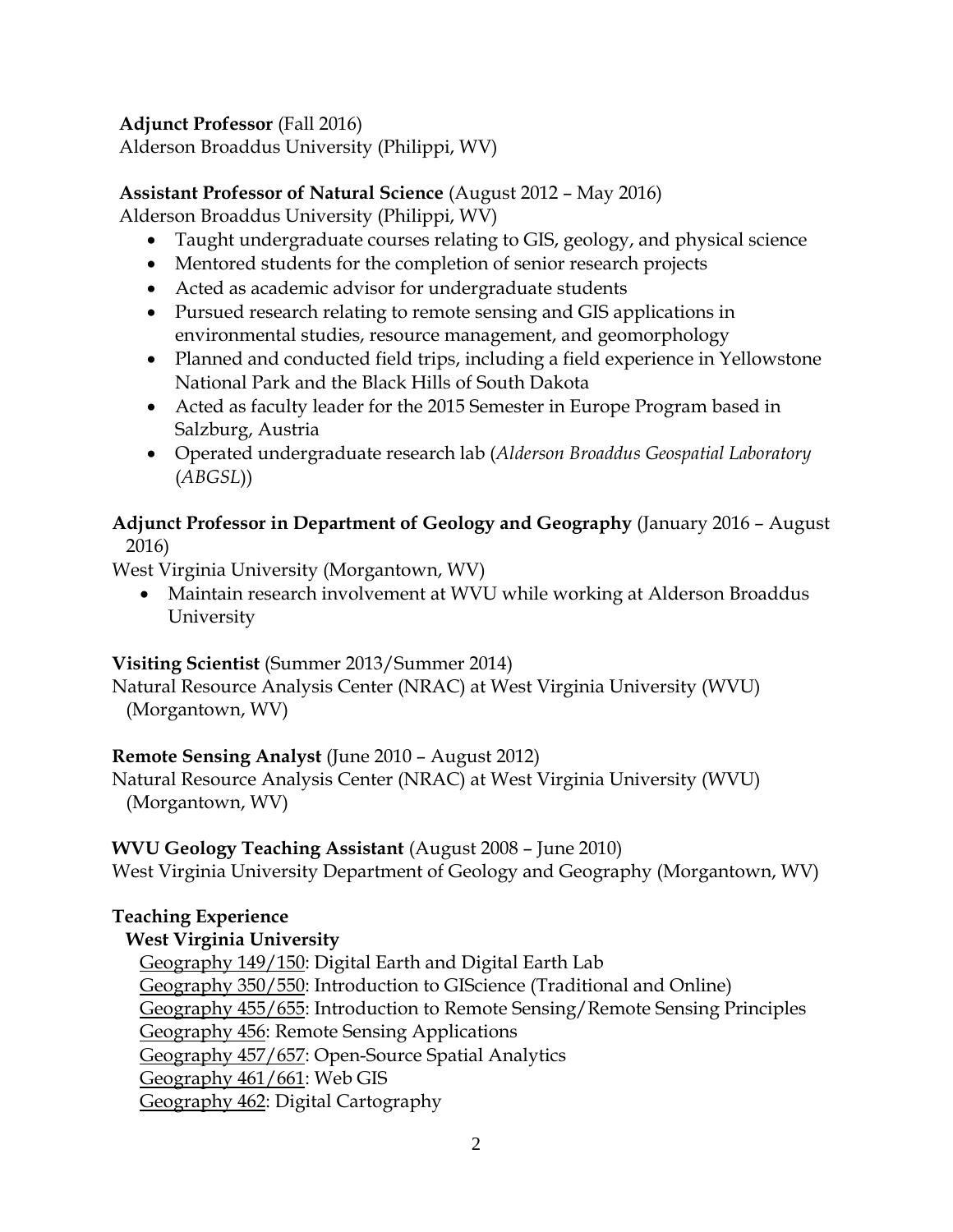## **Alderson Broaddus University**

Astronomy 190: Introduction to Astronomy Biology 110: Introduction to Biology Biology 380: Aquatic Entomology Chemistry 303: Environmental and Toxicological Chemistry Environmental Science 325: Sedimentation and Erosion Environmental Science 335: Watershed Hydrology Environmental Science 356: Introduction to GIS Environmental Science 390: Field Ecology and Geology Experience in Yellowstone National Park Environmental Science 465: Advanced GIS Geology 190: Introduction to Geology Geology 350: Hydrogeology International Studies 390.01: The Physical Landscape of Europe International Studies 390.02: Contemporary European Environmental Issues Natural Science 185: General Science/Science and Society Natural Science 190: Rocks, Stars, and Weather Natural Science 210: Physical Geography (Online) Natural Science 361: Research Methods I Natural Science 462: Scientific Communication

# **First-Author Peer Reviewed Publications**

\*Indicates students

- 1. Maxwell, A.E., M. Sharma, and K.A. Donaldson, 2021. Explainable boosting machines for slope failure spatial predictive modeling, *Remote Sensing*, 13(24): 4991. <https://doi.org/10.3390/rs13244991>.
- 2. Maxwell, A.E., T.A. Warner, and L.A. Guillen, 2021. Accuracy assessment in convolutional neural network-based deep learning remote sensing studies – Part 2: Recommendations and best practices, *Remote Sensing*, 13(13): 2591. <https://doi.org/10.3390/rs13132591>
- 3. Maxwell, A.E., T.A. Warner, and L.A. Guillen, 2021. Accuracy assessment in convolutional neural network-based deep learning remote sensing studies – Part 1: Literature rtview, *Remote Sensing* 13(13): 2450. <https://doi.org/10.3390/rs13132450>
- 4. Maxwell, A.E., M. Sharma, J.S. Kite, K.A. Donaldson, S.M. Maynard\*, and C.M. Malay\*, 2021. Assessing the generalization of machine learning-based slope failure prediction to new geographic extents, *ISPRS International Journal of Geo-Information*, 10(5): 293. [https://doi.org/10.3390/ijgi10050293.](https://doi.org/10.3390/ijgi10050293)
- 5. Maxwell, A.E., M.S. Bester\*, L.A. Guillen\*, C.A. Ramezan, D.J. Carpinello\*, Y. Fan\*, F.M. Hartley\*, S.M. Maynard\*, and J.L. Pyron\*, 2020. Semantic segmentation deep learning for extracting surface mine extents from historic topographic maps, *Remote Sensing*, 12(24): 4145. [https://doi.org/10.3390/rs12244145.](https://doi.org/10.3390/rs12244145)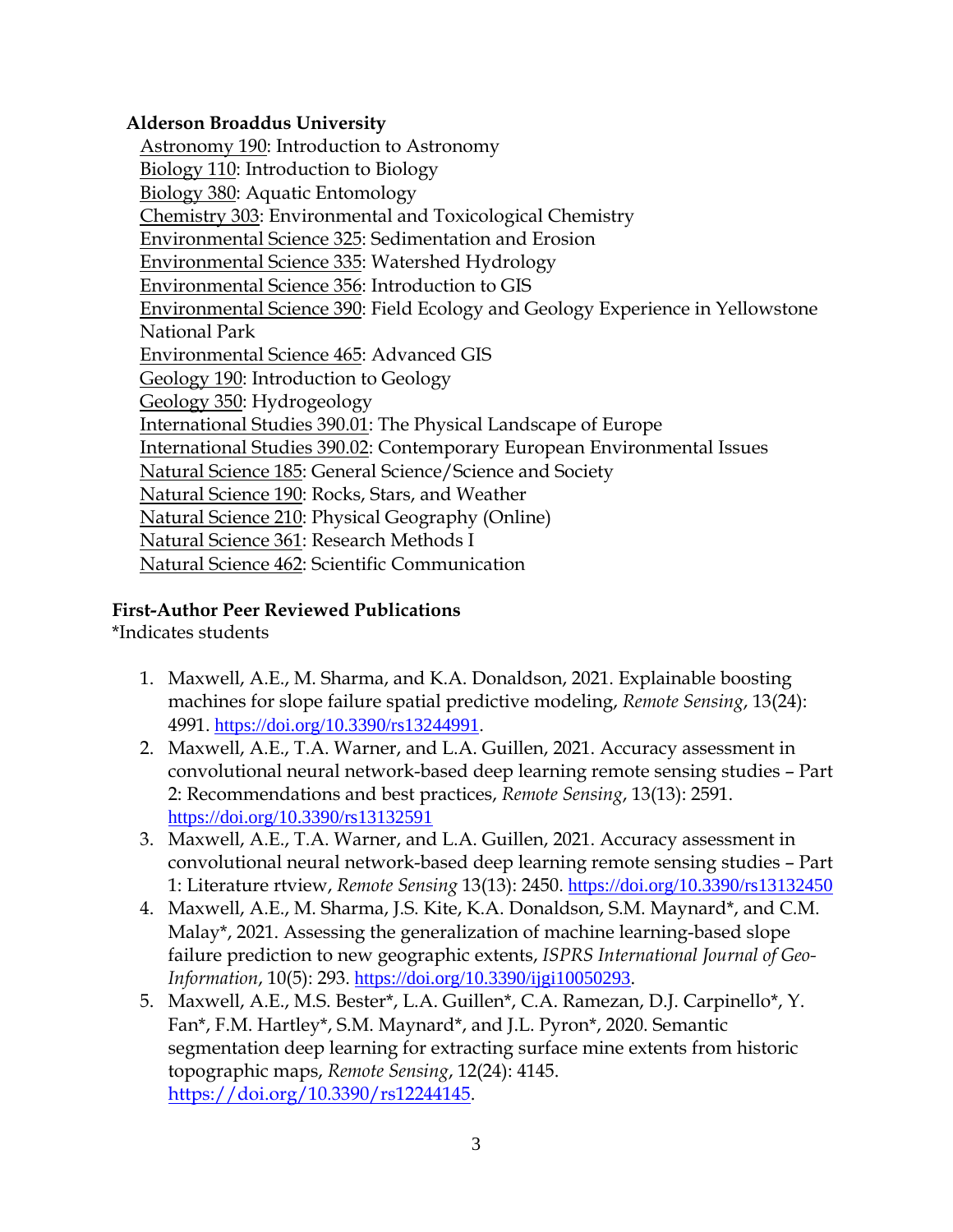- 6. Maxwell, A.E., and T.A. Warner, 2020. Thematic classification accuracy assessment with inherently uncertain boundaries: an argument for centerweighted accuracy assessment metrics, *Remote Sensing*, 12(12): 1905. [https://doi.org/10.3390/rs12121905.](https://doi.org/10.3390/rs12121905)
- 7. Maxwell, A.E., P. Pourmohammadi, and J. Poyner\*, 2020. Mapping the topographic features of mining-related valley fills using mask R-CNN deep learning and digital elevation data, *Remote Sensing*, 12(3): 547. [https://doi.org/10.3390/rs12030547.](https://doi.org/10.3390/rs12030547)
- 8. Maxwell, A.E., M. Sharma, J.S. Kite, K.A. Donaldson, J.A. Thompson, M.L. Bell\*, and S.M. Maynard\*, 2020. Slope failure prediction using random forest machine learning and LiDAR in an eroded folded mountain belt, *Remote Sensing*, 12(3): 486. [https://doi.org/10.3390/rs12030486.](https://doi.org/10.3390/rs12030486)
- 9. Maxwell, A.E., M.P. Strager, T.A. Warner, C.A. Ramezan, A.N. Morgan\*, and C.E. Pauley\*, 2019. Large-area, high spatial resolution land cover mapping using random forests, GEOBIA, and NAIP orthophotography: findings and recommendations, *Remote Sensing*, 11(12): 1409. [https://doi.org/10.3390/rs11121409.](https://doi.org/10.3390/rs11121409)
- 10. Maxwell, A.E., and T.A. Warner, 2019. Is high spatial resolution DEM data necessary for mapping palustrine wetlands?, *International Journal of Remote Sensing*, 40(1): 118-137. [https://doi.org/10.1080/01431161.2018.1506184.](https://doi.org/10.1080/01431161.2018.1506184)
- 11. Maxwell, A.E., T.A. Warner, and F. Fang\*, 2018. Implementation of machine learning classification in remote sensing: an applied review, *International Journal of Remote Sensing*, 39(9): 2784-2817. [https://doi.org/10.1080/ 01431161.2018.](https://doi.org/10.1080/%2001431161.2018.%201433343)  [1433343.](https://doi.org/10.1080/%2001431161.2018.%201433343)
- 12. Maxwell, A.E., T.A. Warner, B.C. Vanderbilt, and C.A. Ramezan\*, 2017. Land cover classification and feature extraction from National Agriculture Imagery Program (NAIP) orthoimagery: A Review, *Photogrammetric Engineering & Remote Sensing*, 83(11): 737-747. [https://doi.org/10.14358/PERS.83.10.737.](https://doi.org/10.14358/PERS.83.10.737)
- 13. Maxwell, A.E., T.A. Warner, and M.P. Strager, 2016. Predicting palustrine wetland probability using random forest machine learning and digital elevation data-derived terrain variables, *Photogrammetric Engineering & Remote Sensing*, 82(6): 437-447. [https://doi.org/10.1016/S0099-1112\(16\)82038-8.](https://doi.org/10.1016/S0099-1112(16)82038-8)
- 14. Maxwell, A.E., and T.A. Warner, 2015. Differentiating mine-reclaimed grasslands from spectrally similar land cover using terrain variables and object-based machine learning classification, *International Journal of Remote Sensing*, 36(17): 4384-4410. [https://doi.org/10.1080/01431161.2015.1083632.](https://doi.org/10.1080/01431161.2015.1083632)
- 15. Maxwell, A.E., T.A. Warner, M.P. Strager, J.F. Conley, and A.L. Sharp\*, 2015. Assessing machine learning algorithms and image- and LiDAR-derived variables for GEOBIA classification of mining and mine reclamation, *International Journal of Remote Sensing*, 36(4): 954-978. [https://doi.org/10.1080/01431161. 2014.1001086.](https://doi.org/10.1080/01431161.%202014.1001086)
- 16. Maxwell, A.E., M.P. Strager, T.A. Warner, N.P. Zégre, and C.B. Yuill, 2014. Comparison of NAIP orthophotography and RapidEye satellite imagery for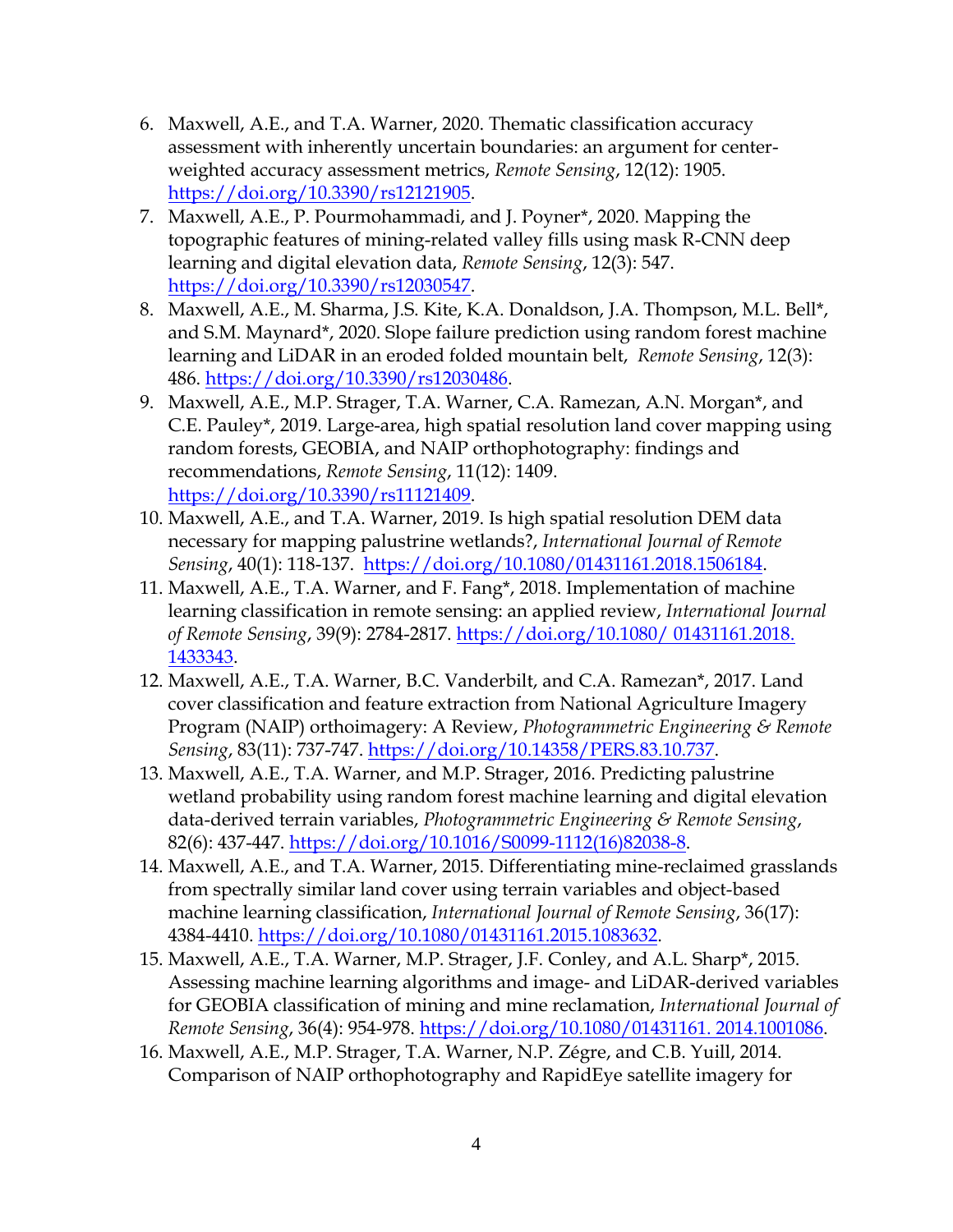mapping of mining and mine reclamation, *GIScience & Remote Sensing*, 51(3): 301- 320. [https://doi.org/10.1080/15481603.2014.912874.](https://doi.org/10.1080/15481603.2014.912874)

- 17. Maxwell, A.E., T.A. Warner, M.P. Strager, and M. Pal, 2014. Combining RapidEye satellite imagery and LiDAR for mapping of mining and mine reclamation, *Photogrammetric Engineering & Remote Sensing*, 80(2): 179-189. https://doi. org/10.14358/PERS.80.2.179-189.
- 18. Maxwell, A.E., and M.P. Strager, 2013. Assessing landform alterations induced by mountaintop mining, *Natural Science*, 5(2A): 52A034. 10.4236/ns.2013.52A034.
- 19. Maxwell, A.E., M.P. Strager, C.B. Yuill, and J.T. Petty, 2012. Modeling critical forest habitat in the Southern Coal Fields of West Virginia, *International Journal of Ecology*, Volume 2012, Article ID 182683, 10 pages.

# **Other Peer Reviewed Publications**

\*Indicates students

- 1. Gallagher, M.R., A.E. Maxwell, L.A. Guillen, A. Everland, E.L. Loudermilk, and N.S. Skowronski, 2021. Estimation of plot-level burn severity using terrestrial laser scanning, *Remote Sensing*, 13(20): 4168. [https://doi.org/10.3390/rs13204168.](https://doi.org/10.3390/rs13204168)
- 2. Cribari, V.\*, M.P. Strager, A.E. Maxwell, and C. Yuill, 2021. Landscape changes in the southern coalfields of West Virginia: Multi-level intensity analysis and surface mining transitions in the headwaters of the Coal River from 1976 to 2016, *Land*, 10(7): 748. [https://doi.org/10.3390/land10070748.](https://doi.org/10.3390/land10070748)
- 3. Higgins, A.K.\* and A.E. Maxwell, 2021. Universal design for learning in the geosciences for access and equity in our classrooms, *The Journal of Applied Instructional Design*, 10(1).
- 4. Ramezan, C.A., T.A. Warner, A.E. Maxwell, and B.S. Price, 2021. Effects of training set size on supervised machine-learning land-cover classification of large-area high-resolution remotely sensed data, *Remote Sensing*, 13(3): 368. [https://doi.org/10.3390/rs13030368.](https://doi.org/10.3390/rs13030368)
- 5. Fang, F.\*, B.E. McNeil, T.A. Warner, A.E. Maxwell, G.A. Dahle, E. Eutsler, and J. Li, 2020. Discriminating tree species at different taxonomic levels using multitemporal WorldView-3 imagery in Washington D.C., USA, *Remote Sensing of Environment*, 246: 111811. [https://doi.org/10.1016/j.rse.2020.111811.](https://doi.org/10.1016/j.rse.2020.111811)
- 6. Ramezan, C.A.\*, T.A. Warner, and A.E. Maxwell, 2019. Evaluation of sampling and cross-validation tuning strategies for regional-scale machine learning classification, *Remote Sensing*, 11(2): 185. [https://doi.org/10.3390/ rs11020185.](https://doi.org/10.3390/%20rs11020185)
- 7. Fang, F.\*, McNeil, B.E., Warner, T.A., and A.E. Maxwell, 2018. Combining high spatial resolution multi-temporal satellite data with leaf-on LiDAR to enhance tree species discrimination at the crown-level, *International Journal of Remote Sensing*, 39(23): 9054-9072. [https://doi.org/10.1080/01431161.2018.1504343.](https://doi.org/10.1080/01431161.2018.1504343)
- 8. Liebermann, H.\*, J. Schuler, M.P. Strager, and A. Maxwell, 2018. A work flow and evaluation of using unmanned aerial systems for deriving forest stand characteristics in mixed hardwoods of West Virginia, *Geospatial Applications in Natural Resources*, 2(1): 23-53.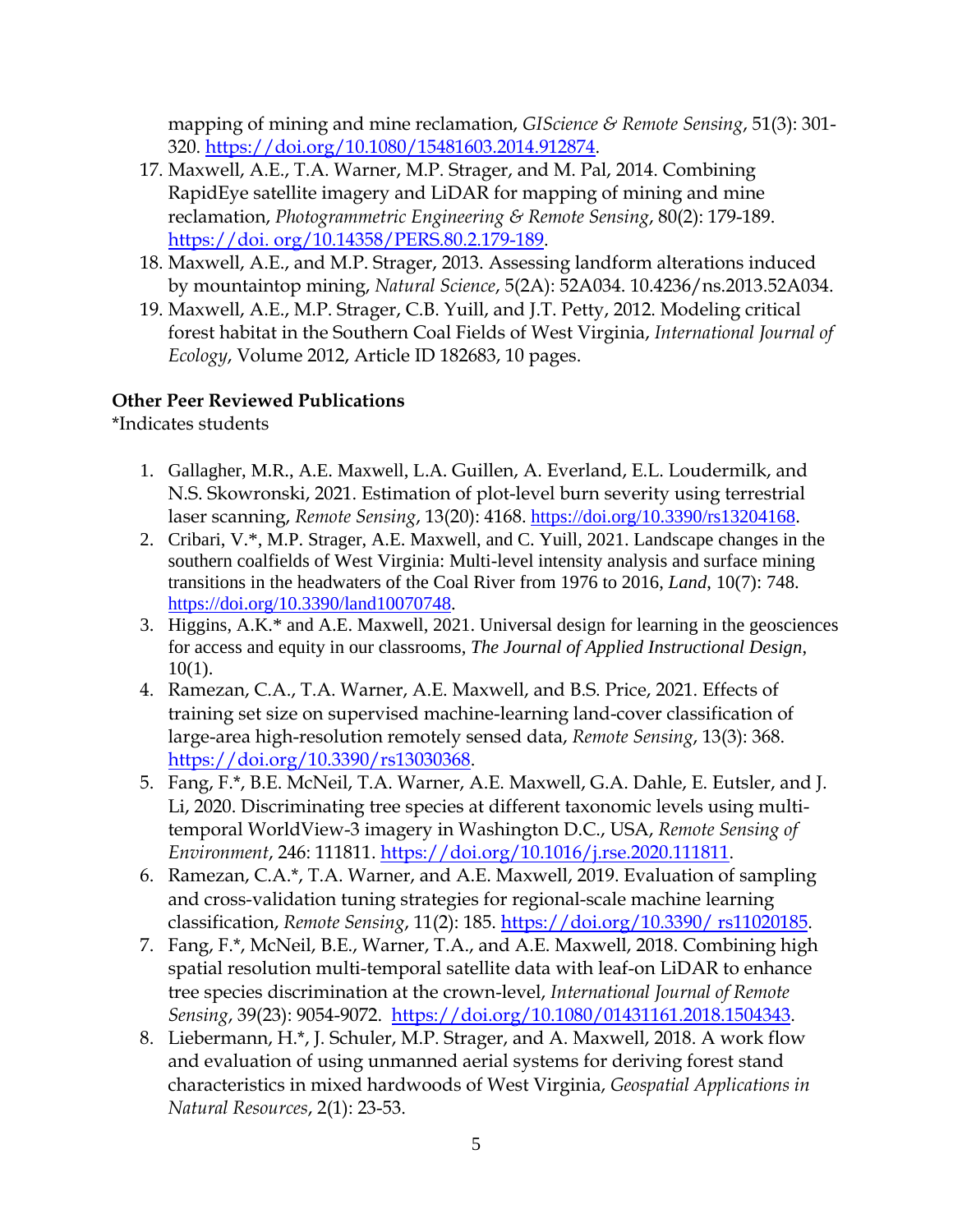- 9. Strager, M.S., M. Thomas-Van Gundy, A.E. Maxwell, 2016. Predicting post-fire change in the Central Appalachians from remotely-sensed data, *Geospatial Applications in Natural Resources*, 1(2): 1-17.
- 10. Merriam, E.R.\*, J.T. Petty, M.P. Strager, A.E. Maxwell, and P.F. Ziemkiewicz, 2015. Complex contaminant mixtures in multi-stressor Appalachian riverscapes, *Environmental Toxicology and Chemistry*, 34(11): 2603-2610.
- 11. Merriam, E.R.\*, J.T. Petty, M.P. Strager, A.E. Maxwell, and P.F. Ziemkiewicz, 2015. Landscape-based cumulative effects models for predicting stream response to mountaintop mining in multi-stressor Appalachian watersheds, *Freshwater Science*, 34(3): 1006-1019.
- 12. Strager, M.P., J.M. Strager, J.S. Evans, J.K. Dunscomb, B.J. Kreps, and A.E. Maxwell, 2015. Combining a spatial model and demand forecasts to map future surface coal mining in Appalachia, *PLoS ONE*, 10(6): e0128813. 10.1371/journal.pone.0128813.
- 13. Zégre, N., A. Miller\*, A. Maxwell, and S. Lamont, 2014. Multi-scale analysis of hydrology in a mountaintop mine-impacted watershed, *Journal of the American Water* Re*sources Association*, doi: 10.1111/jawr.12184.
- 14. Merriam, E.R.\*, J.T. Petty, M.P. Strager, A.E. Maxwell, and P.F. Ziemkiewicz, 2013. Scenario analysis predicts context-dependent stream response to landuse change in a heavily mined central Appalachian watershed, *Freshwater Science*, 32(4): 1246-1259.
- 15. Pal, M., A.E. Maxwell, and T.A. Warner, 2013. Kernel-based extreme learning machine for remote-sensing image classification, *Remote Sensing Letters*, 4(9): 853- 862. [https://doi.org/10.1080/2150704X.2013.805279.](https://doi.org/10.1080/2150704X.2013.805279)
- 16. Zégre, N., A. Maxwell, and S. Lamont, 2013. Characterizing streamflow response of a mountaintop-mined watershed to changing land use, *Applied Geography*, 39: 5-15.

# **Conference Oral Presentations/Paper in Proceedings**

- 1. Maxwell, A.E. Transition to ArcGIS Pro Workshop. *WV GIS Conference*. June 29, 2021.
- 2. Maxwell, A.E., and F.M. Hartley. West Virginia View Free Educational Resources. *WV GIS Conference*. June 29, 2021.
- 3. Maxwell, A.E., Donaldson, K.A., and M. Sharma. Slope failure occurrence probabilistic model for West Virginia using machine learning and LiDAR. *WV GIS Conference*. June 29, 2021.
- 4. Maxwell, A.E., 2021. Machine learning and deep learning applied to digital terrain data: opportunities and challenges, *ASPRS 2021 Annual Conference*. March 29-April 2.
- 5. Maxwell, A.E., 2021. AmericaView and education: empowering remote sensing education, *ASPRS 2021 Annual Conference*. March 29-April 2.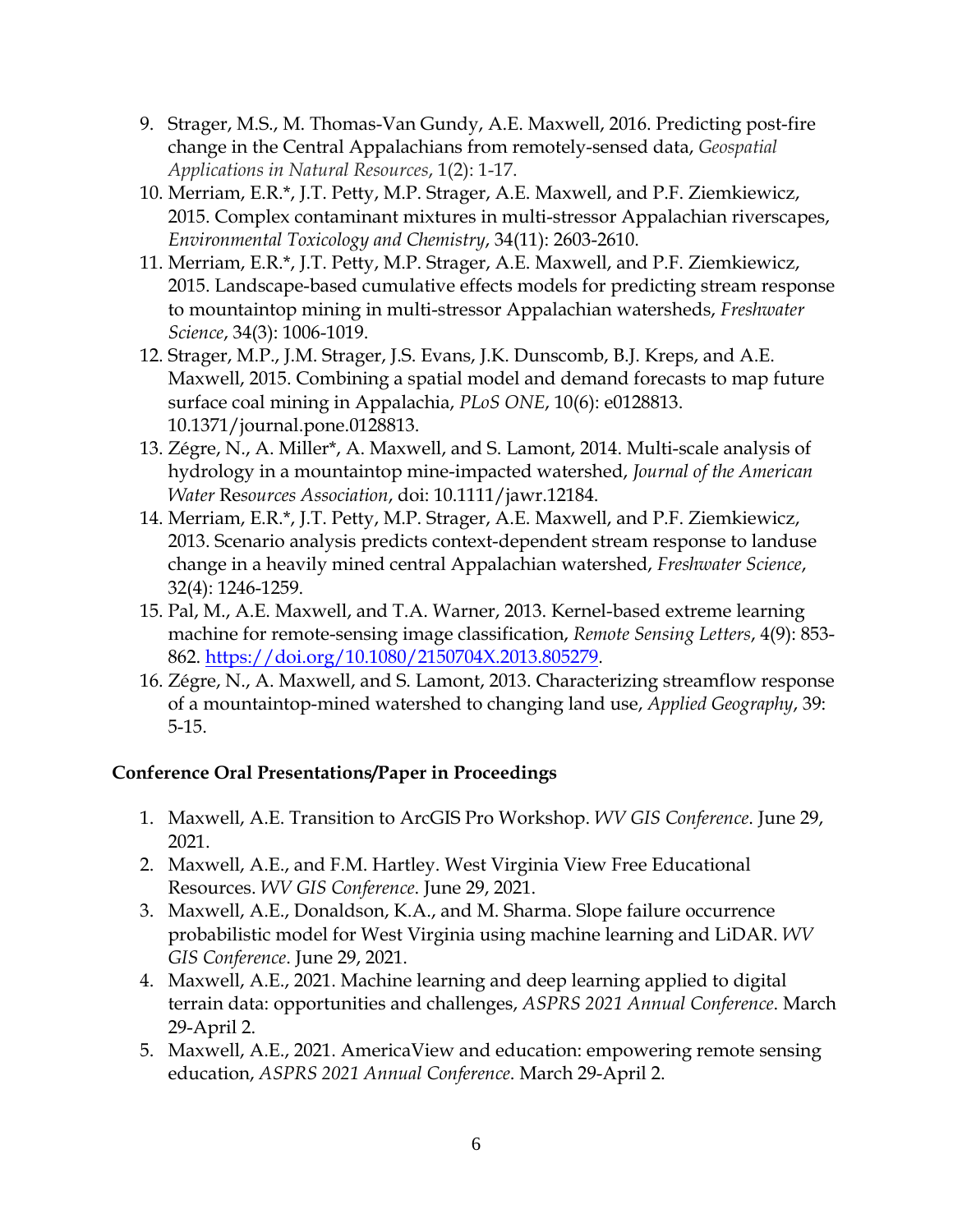- 6. Maxwell, A.E., 2019. West Virginia Statewide Land Cover Classification from NAIP Orthophotography: Findings and Recommendations, PECORA 21, 6 October – 11 October, Baltimore, Maryland.
- 7. Maxwell, A.E., 2018. Producing an ArcGIS Pro Lab Manual for Undergraduates: Lessons, Learned, ESRI 2018 Education Summit, 7 July – 10 July, San Diego California
- 8. Maxwell, A.E., 2018. Using the Free and Open-Source Software R as a GIS, 2018 WV GIS Conference, 11 June – 14 June, Charleston, West Virginia.
- 9. Maxwell, A.E., and T.A. Warner, 2017. NAIP Orthophotography for Land Cover Mapping Tasks: A Review with Recommendations, PECORA 20, 14 Nov. – 16 Nov., Sioux Falls, South Dakota.
- 10. Maxwell, A.E., 2016. Teaching, hands-on learning, and research: why make distinctions?, *2016 Appalachian College Association Annual Summit*, 29 Sept. – 1 Oct., Kingsport, Tennessee.
- 11. Maxwell, A.E., T.A. Warner, and M.P. Strager, 2016. Predicting palustrine wetland probability using random forest machine learning and digital elevation data-derived terrain variables, *2016 West Virginia GIS Conference*, 3-6 May, Morgantown, West Virginia.
- 12. Maxwell, A.E., 2016. Water scarcity: A discussion of California's water issues and what we can learn from them, *Dr. Unger Lecture Series (Alderson Broaddus University)*, 1 April, Philippi, WV.
- 13. PhD Dissertation: Remote Sensing for Monitoring the Mountaintop Mining Landscape: Applications for Land Cover Mapping at the Individual Mine Complex Scale (August 2012 – August 2015)
- 14. Maxwell, A.E., 2014. The Anthropocene: Is man writing the current chapter of geologic time?. *Dr. Unger Lecture Series (Alderson Broaddus University)*, 26 September, Philippi, WV.(As Presenter)
- 15. Maxwell, A., M. Strager, T. Warner, C. Yuill, and N. Zégre, 2014. Mapping of mining and mine reclamation: A comparison of NAIP orthophotography and RapidEye satellite imagery, *ASPRS 2014 Annual Conference*, 23-28 March, Louisville, KY.
- 16. Maxwell, A.E., 2013. Imagery as a scientific tool. *Dr. Unger Lecture Series (Alderson Broaddus University)*, 27 September, Philippi, WV.
- 17. Maxwell, A.E., 2014. Researchers develop an effective approach to forest cover analysis, *The Forestry Source*, 19(2): 13. (Reprint of previous trade publication)
- 18. Strager, M.P., A.E. Maxwell, J.T. Petty, and P. Ziemkiewicz, 2013. A value of information study examining the effectiveness of spatial datasets for modeling landscape to water quality relationships, *Symposium: Environmental Considerations in Energy Production*, 14-18 April, Charleston, WV.
- 19. Maxwell, A.E., 2012. Researchers develop an effective approach to forest cover analysis, *ESRI News for Forestry*, 2013(Spring): 6-7. (Trade Publication)
- 20. Maxwell, A.E., M. Strager, C. Yuill, E. Austin, and W. Kordek. Creation of a high resolution land cover and forest cover for West Virginia relative to 2011 NAIP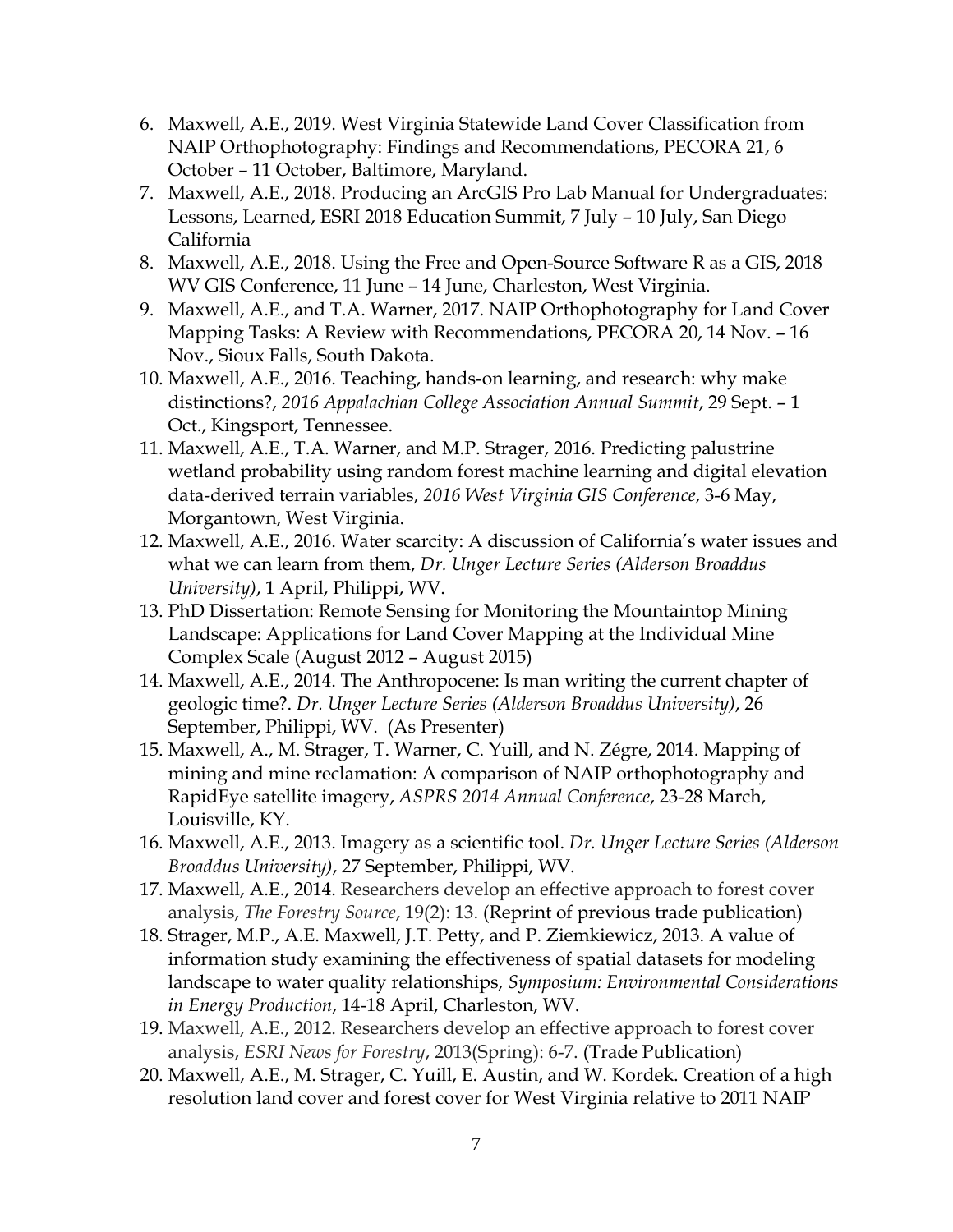orthophotography, *2012 West Virginia GIS Conference*, 8-11 May, Morgantown, West Virginia.

- 21. Maxwell, A.E., E. Austin\*, M. Strager, C. Yuill, and A. Riley. Landform alterations induced by mountaintop mining: A case study in the Coal River Watershed, *2012 West Virginia GIS Conference*, 8-11 May, Morgantown, West Virginia.
- 22. Maxwell, A.E., A. Riley, and P. Kinder, 2012. Comparison of LiDAR-derived data and high resolution true color imagery for extraction urban forest cover, *18th Central Hardwood Forest Conference*, 26-28 March, Morgantown, West Virginia.
- 23. Maxwell, A.E., M.P. Strager, C. Yuill, J.T. Petty, E. Merriam\*, and C. Mazzarella, 2011. Disturbance mapping and landscape modeling of mountaintop mining using ArcGIS, *Proceedings of the International ESRI User Conference Proceedings*, 11- 15 July, San Diego, California (Environmental Systems Research Institute, Redlands, California), unpaginated CD-ROM.
- 24. Maxwell, A.E., and J.S. Kite., 2010. Analysis of LiDAR Point Data and Derived Elevation Models for Mapping and Characterizing Bouldery and Blocky
- 25. Landforms in the Forested Allegheny Mountains of West Virginia, *2010 GSA Denver Annual Meeting*, 31 October – 3 November, Denver, Colorado, GSA Abstracts Vol. 42, No. 5.
- 26. MS Thesis: Analysis of LiDAR Point Data and Derived Elevation Models for Mapping and Characterizing Bouldery Landforms (December 2008 – June 2010)

# **Conference Posters**

- 1. "Forest Type Mapping in the Monongahela National Forest" presented at the *2016 West Virginia GIS Conference*.
- 2. "High Spatial Resolution Land Cover Classification in Preston County, WV Using GEOBIA, Machine Learning, NAIP Orthophotography, LiDAR, and Ancillary GIS Data" presented at the *2016 West Virginia GIS Conference*.
- 3. "Enhanced Wetland Detection using Feature Extraction, Topographic Derivatives, and Maxent Probabilistic Modeling" presented at the *Society for Ecological Restoration (SER) Mid-Atlantic Annual Conference 2011*.

# **Grants and Awards Received**

| Title                       | Funder     | РI                              | Period                      | Amount    |
|-----------------------------|------------|---------------------------------|-----------------------------|-----------|
| NSF Convergence             |            |                                 |                             |           |
| Accelerator - Track D:      |            |                                 |                             |           |
| Artificial Intelligence and |            |                                 |                             |           |
| <b>Community Driven</b>     | <b>NSF</b> | <b>Ilkay</b><br><b>Altintas</b> | Sept. 2021 to<br>Sept. 2023 | \$228,652 |
| Wildland Fire Innovation    |            |                                 |                             |           |
| via a WIFIRE Commons        |            |                                 |                             |           |
| Infrastructure for Data     |            |                                 |                             |           |
| and Model Sharing           |            |                                 |                             |           |